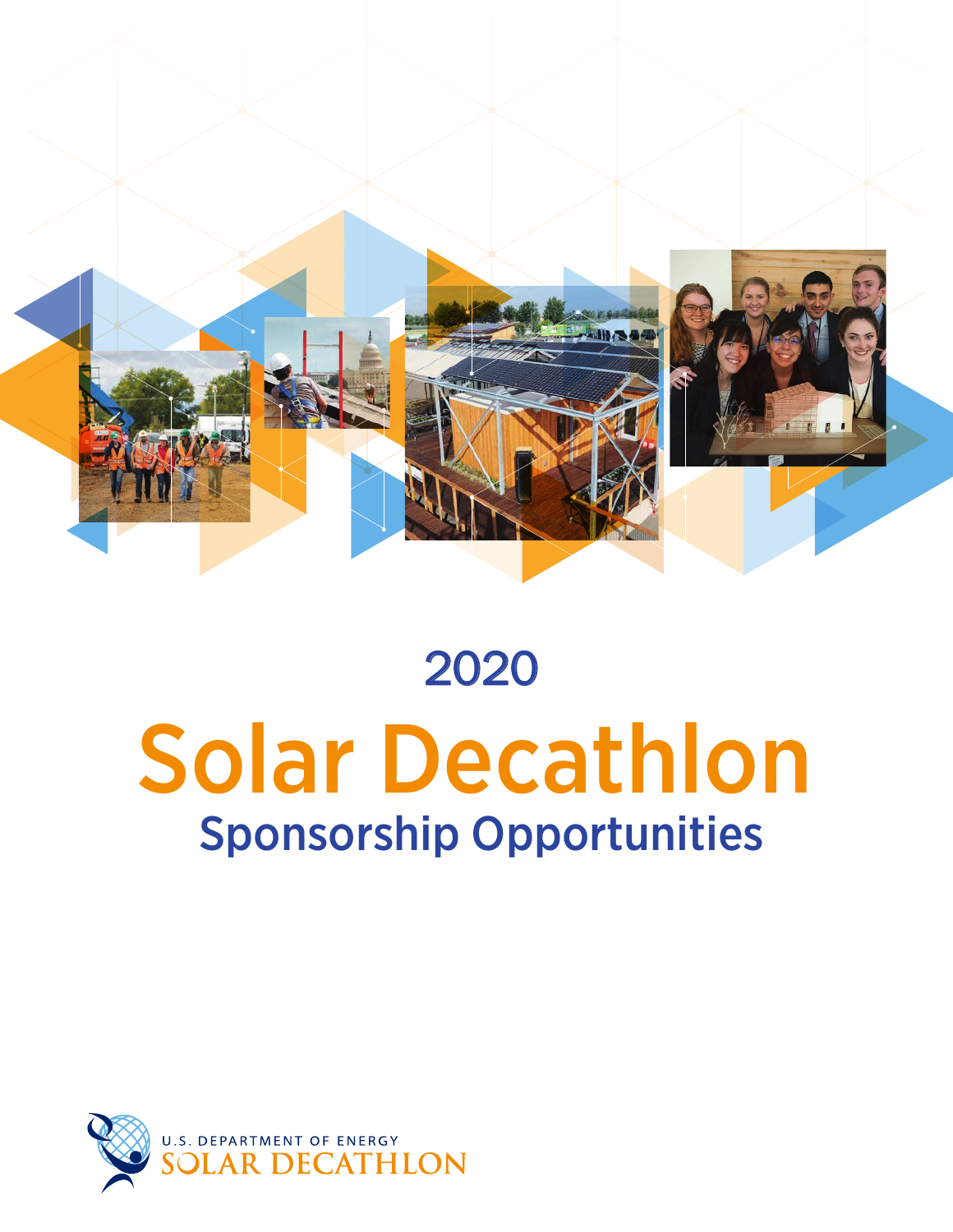**The U.S. Department of Energy Solar Decathlon® is a collegiate competition, comprising 10 contests, that challenges student teams to design and build highly efficient and innovative buildings powered by renewable energy.**

## **Inspiring Tomorrow's Building Industry Leaders**

The U.S. Department of Energy's (DOE's) Solar Decathlon—the largest of DOE's public events provides an unparalleled opportunity for sponsors to reach millions of consumers. Whether you're interested in talent recruiting or millions of eyes on your brand, there's a sponsorship opportunity for you.

Through the Solar Decathlon, student teams are challenged to design and build highly energy-efficient buildings powered by renewable energy. Winning teams will be those that best blend architectural and engineering excellence with innovation, market potential, building efficiency, and smart energy production, showcasing their designs on the National Mall in Washington, D.C., during the 2020 Smithsonian Folklife Festival. As a sponsor, you'll benefit from millions of eyes on your brand.

## **Solar Decathlon Sponsorship Opportunities**

Sponsors of the Solar Decathlon access prime media and receive viral social media exposure in tandem with cutting-edge innovation and technology by the brightest young minds in America. The Solar Decathlon has two challenges: the Build Challenge and the Design Challenge. Within those challenges there are a number of sponsorship opportunities, with varying benefits for sponsorship levels ranging from \$4,500 to \$500,000 or more (see page 2).

## *Solar Decathlon Build Challenge Sponsorships*

Inspire the next generation of building professionals and develop the future energy workforce. These sponsors associate their brand with one of the most forward-thinking energyefficiency and renewable energy programs in our nation, garnering millions of online impressions and on-site visitors in Washington, D.C.

## **Build Challenge Sponsorships**

- **Commitment Deadline:** Oct. 1, 2019
- **Payment Deadline:** Jan. 5, 2020
- **Contact:** SDbuild@nrel.gov

## *Solar Decathlon Design Challenge Sponsorships*

Help ensure our country has a skilled workforce capable of delivering the next generation of zero energy ready buildings. Sponsoring the Design Challenge showcases your commitment to highperformance buildings in your own materials.

#### **Design Challenge Sponsorships**

- Commitment Deadline: Oct. 1, 2019
- **Payment Deadline:** Jan. 5, 2020
- **Contact:** SDdesign@nrel.gov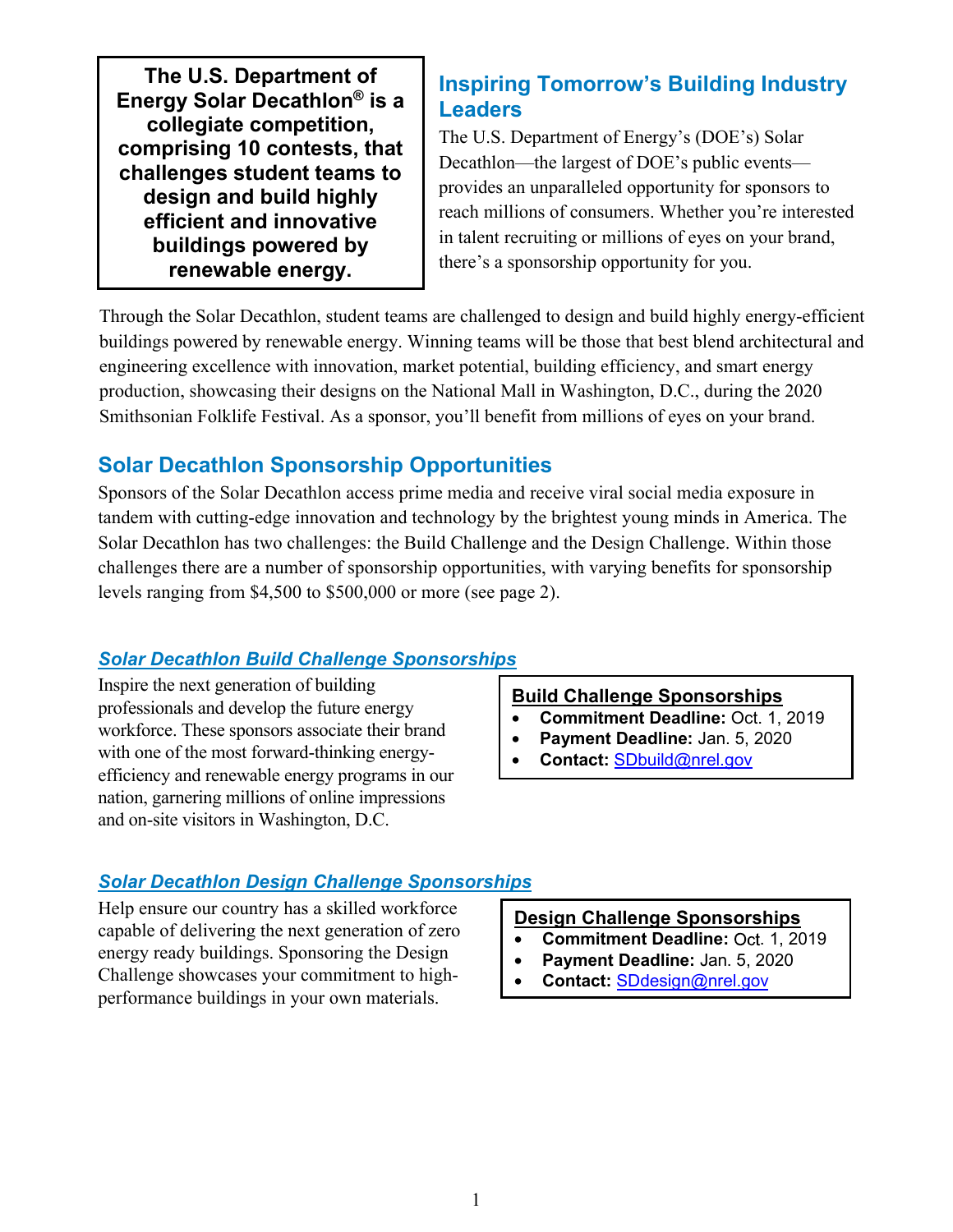

|                                                                                       | <b>Build Challenge</b> |                    |                   |                  |                   |                      | <b>Design Challenge</b> |                |                    |
|---------------------------------------------------------------------------------------|------------------------|--------------------|-------------------|------------------|-------------------|----------------------|-------------------------|----------------|--------------------|
| 2020<br><b>Partnership Levels</b>                                                     | Platinum \$500,000+    | \$250,000+<br>Gold | Silver \$100,000+ | Bronze \$50,000+ | Steward \$25,000+ | Supporting \$10,000+ | Contributing \$5,000+   | Host \$10,000+ | Education \$4,500+ |
| <b>Overall Benefits</b>                                                               |                        |                    |                   |                  |                   |                      |                         |                |                    |
| Name on SolarDecathlon.gov website & the event program                                | $\bullet$              | $\bullet$          | $\bullet$         | $\bullet$        | $\bullet$         | $\bullet$            | $\bullet$               | $\bigcirc$     | $\Box$             |
| Logo on SolarDecathlon.gov website & the event program                                | $\bullet$              | $\bullet$          | $\bullet$         | $\bullet$        | $\bullet$         |                      |                         |                |                    |
| <b>Build Challenge Benefits</b>                                                       |                        |                    |                   |                  |                   |                      |                         |                |                    |
| Recognition on signage at all houses                                                  | $\bullet$              | $\bullet$          | $\bullet$         | $\bullet$        | $\bullet$         | $\bullet$            | $\bullet$               |                |                    |
| Inclusion in K-12 education materials                                                 | $\bullet$              | $\bullet$          | $\bullet$         | $\bullet$        | $\bullet$         | $\bullet$            | $\bullet$               |                |                    |
| VIP seats at opening events                                                           | 30                     | 20                 | 15                | 10 <sub>o</sub>  | 5                 | $\overline{2}$       |                         |                |                    |
| Recognition in media outreach                                                         | $\bullet$              | $\bullet$          | $\bullet$         | $\bullet$        | $\bullet$         | $\bullet$            |                         |                |                    |
| Recognition in social media                                                           | $\bullet$              | $\bullet$          | $\bullet$         | $\bullet$        | $\bullet$         |                      |                         |                |                    |
| Sponsor-branded giveaway allowance                                                    |                        | $\bullet$          | $\bullet$         | $\bullet$        | $\bullet$         |                      |                         |                |                    |
| Recognition on event signage                                                          |                        | $\bullet$          | $\bullet$         | $\bullet$        |                   |                      |                         |                |                    |
| Announcement at events                                                                | $\bullet$              | $\bullet$          | $\bullet$         | $\bullet$        |                   |                      |                         |                |                    |
| Speaking role at events                                                               | $\bullet$              | $\bullet$          | $\bullet$         | $\bullet$        |                   |                      |                         |                |                    |
| <b>VIP tours of Solar Decathlon</b>                                                   |                        | $\bullet$          | $\bullet$         |                  |                   |                      |                         |                |                    |
| Custom social media campaign                                                          | $\bullet$              | $\bullet$          |                   |                  |                   |                      |                         |                |                    |
| Media interview with Solar Decathlon director                                         | $\bullet$              |                    |                   |                  |                   |                      |                         |                |                    |
| <b>Design Challenge Benefits</b>                                                      |                        |                    |                   |                  |                   |                      |                         |                |                    |
| Logo in program, on website, and onsite                                               |                        | $\bullet$          |                   | $\bullet$        |                   |                      |                         | $\bullet$      | O                  |
| Optional attendees at Design Challenge Weekend                                        | 1                      | 1                  | 1                 | 1                |                   |                      |                         | 5              |                    |
| Opportunity to provide branded resources to teams                                     | $\bullet$              | $\bullet$          | $\bullet$         | $\bullet$        |                   |                      |                         | $\bullet$      |                    |
| Optional table at Career Connections Job Fair                                         | $\blacksquare$         | $\bullet$          |                   | $\bullet$        |                   |                      |                         | $\bullet$      | O                  |
| Speaking role at Design Challenge Weekend                                             | O                      |                    |                   |                  |                   |                      |                         | $\bullet$      |                    |
| Option to film custom video for teams<br>(5-10 min for hosts & 3-5 min for education) |                        |                    |                   |                  |                   |                      |                         | $\bullet$      |                    |

|                                                                                          |                                                     | <b>Solar Decathlon 2017</b> | <b>Smithsonian Folklife Festival 2018</b> |  |
|------------------------------------------------------------------------------------------|-----------------------------------------------------|-----------------------------|-------------------------------------------|--|
| <b>Solar Decathlon</b><br><b>+ Smithsonian Folklife Festival</b><br>$=$ INCREDIBLE REACH | <b>Onsite Visitors</b>                              | 25,000                      | 725,000                                   |  |
|                                                                                          | <b>Website Page Views</b>                           | 1,035,000                   | 1,130,000                                 |  |
|                                                                                          | # People Reached from<br><b>Top Social Accounts</b> | 1,600,000                   | 6,022,000                                 |  |
|                                                                                          | <b>TOTAL REACH</b>                                  |                             | 10,537,000                                |  |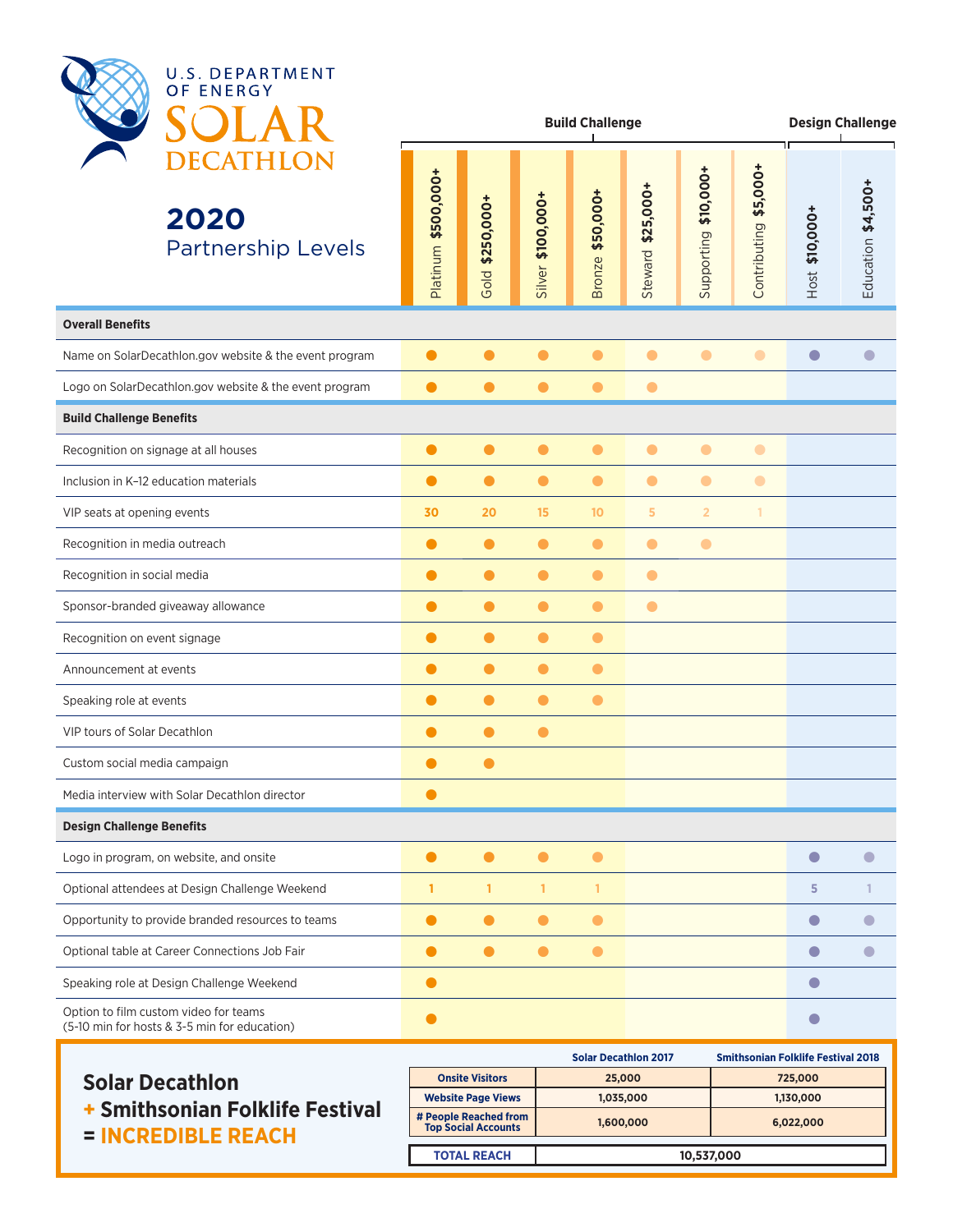## **Two Solar Decathlon Challenges: Design or Build**

Sponsors of the Solar Decathlon help provide collegiate teams a unique experience for developing critical career skills, learning from experts and peers from across the nation and internationally, and gaining valuable insights from world-class thought leaders. The Solar Decathlon provides participating students with hands-on experience and unique training that prepares them to enter the clean energy workforce. Be a Solar Decathlon sponsor and tap into a wide range of benefits, including recruiting the newest top talent and brand recognition and education.



**Figure 1. Structure of the Solar Decathlon**

Teams competing in the biennial **Build Challenge** design and construct fully functional houses in one of two Divisions—the National Showcase Division or the Local Build Division. In the National Showcase Division, teams will ship their houses to the Smithsonian Folklife Festival in June 2020 for display to half a million or more on-site attendees on the National Mall in Washington, D.C., as well as millions more online, all of whom include the public, policymakers, and industry professionals. In the Local Build Division, teams will display their built houses in selected local communities. One winning team will be selected in July 2020.

Teams competing in the annual **Design Challenge** will create residential or commercial building designs that will be evaluated on how well they meet the nation's rapidly evolving demand for innovative, cost-effective, quick-to-build, high-quality, resilient, grid-interconnected, efficient buildings that respond to targeted community needs. Each team spends one to two semesters designing a building to compete in one of six residential and commercial divisions, including the new Office Building Division. A total of 48 finalist teams from the Design Challenge attend Design Challenge Weekend, hosted at the National Renewable Energy Laboratory in Golden, Colorado, April 17-19, 2020, to present their designs to a panel of expert jurors, compare their efforts to those of other teams, learn from presentations by thought leaders, and engage with organizations about energy careers.